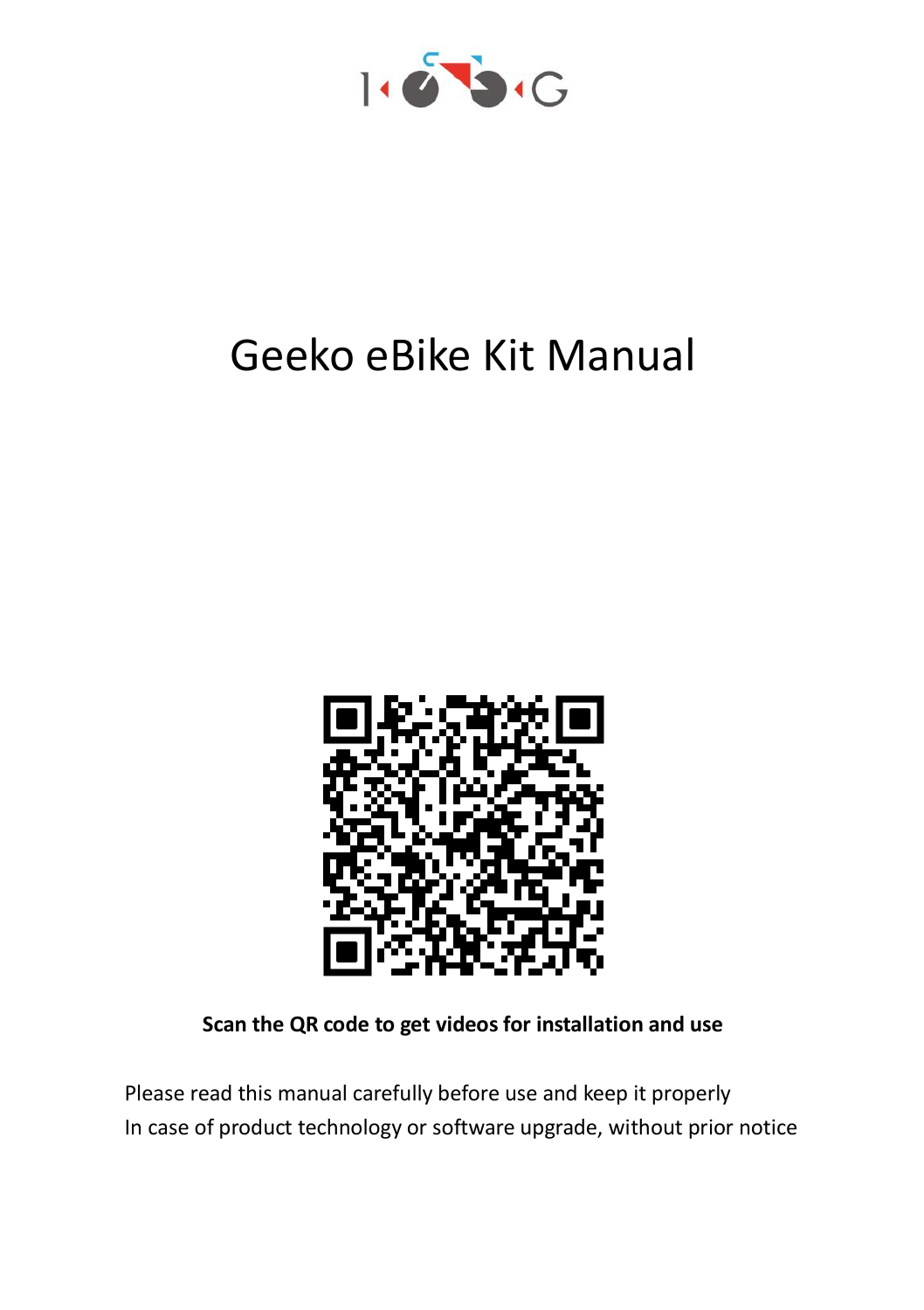### Contents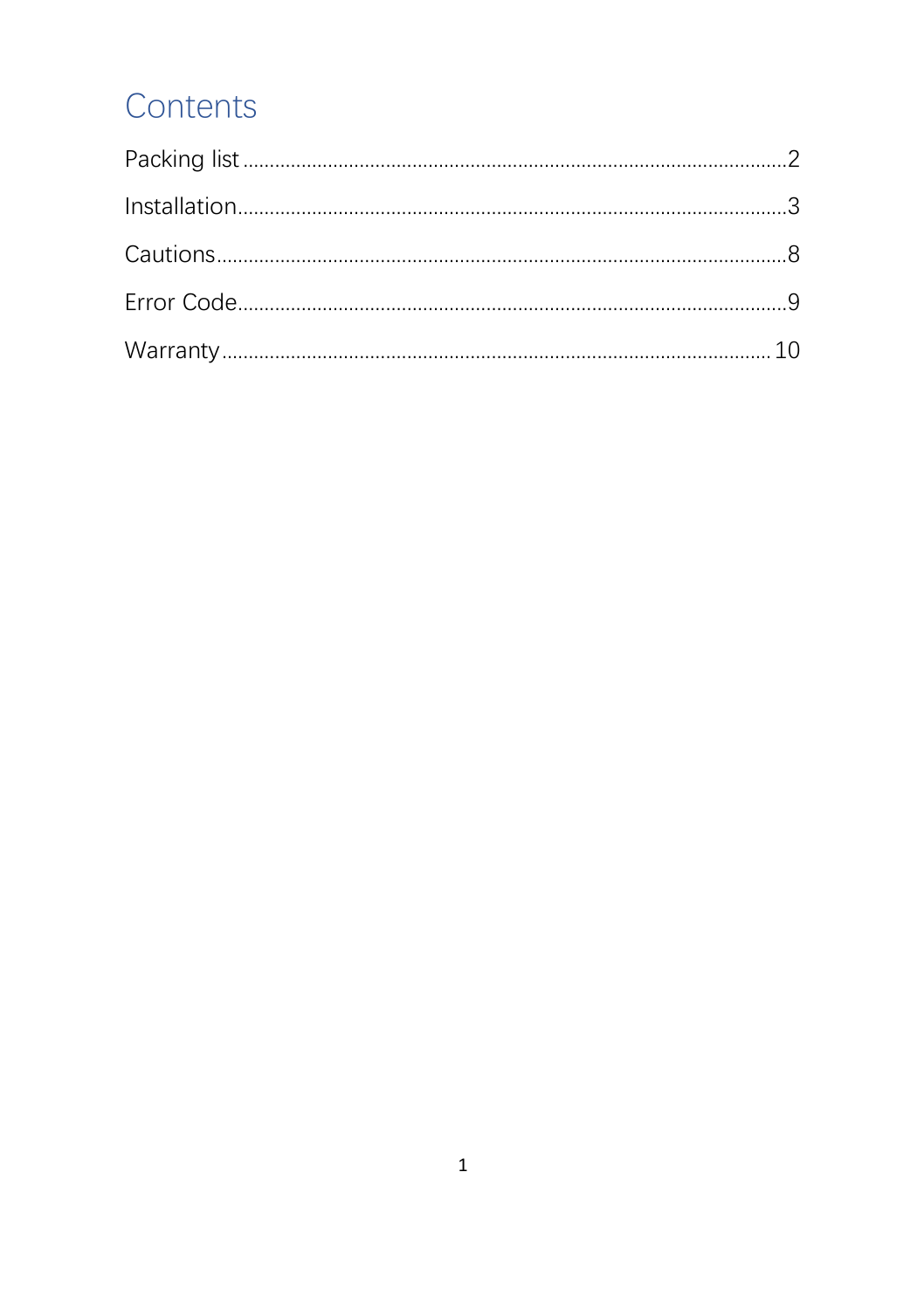# <span id="page-2-0"></span>**Packing list**

Due to slight differences in the specific configuration, the picture below is for reference only, and the actual product in the box shall prevail.

<span id="page-2-1"></span>

| Motor wheel  | Battery                        | Controller                                  | Charger |
|--------------|--------------------------------|---------------------------------------------|---------|
|              |                                |                                             |         |
| Phone holder | Thumb throttle<br>(Customized) | Cadence sensor<br>(only for front<br>wheel) |         |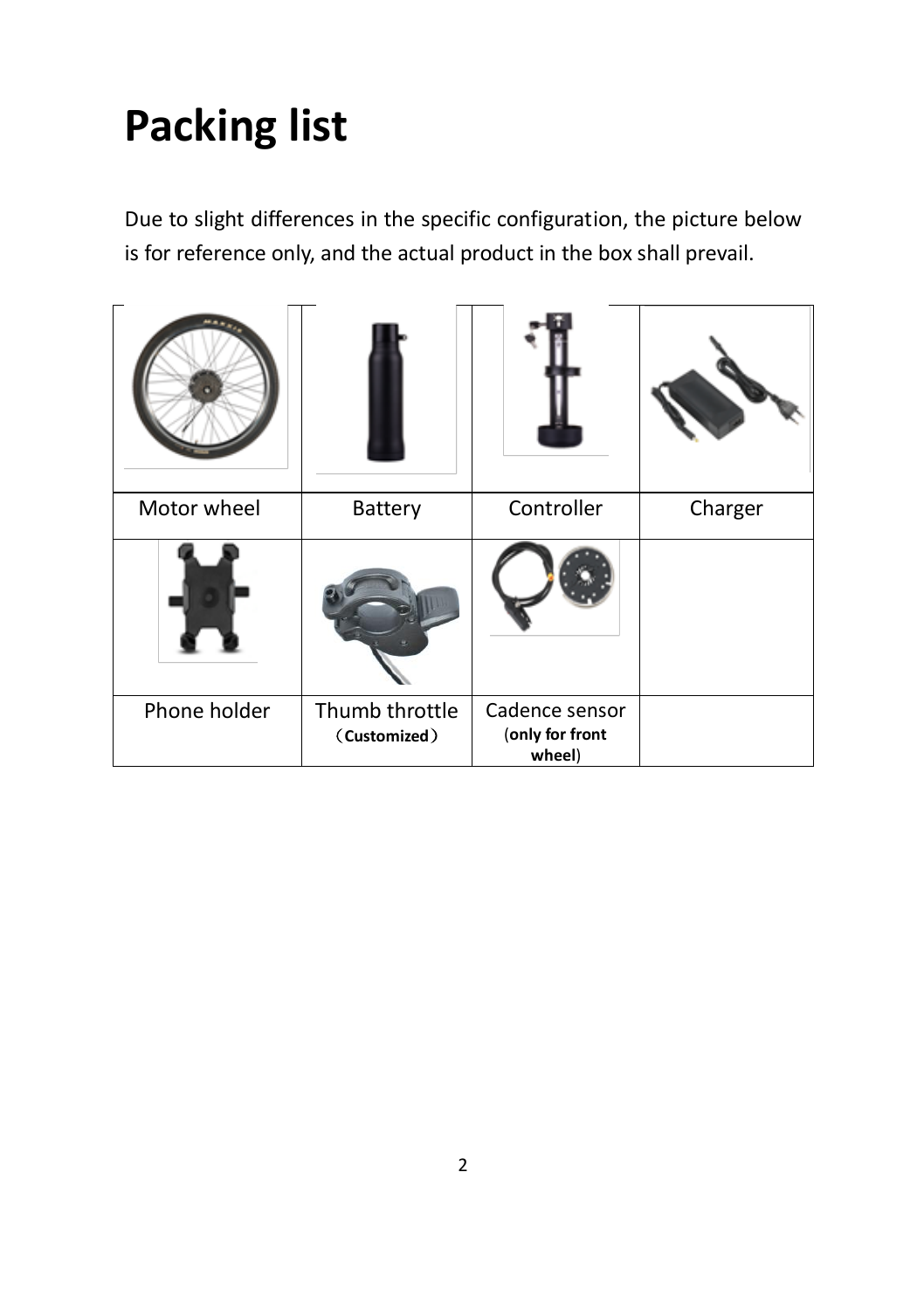# **Installation**

Scan the QR code to get videos for installation and use



### 1. Wheel Installation

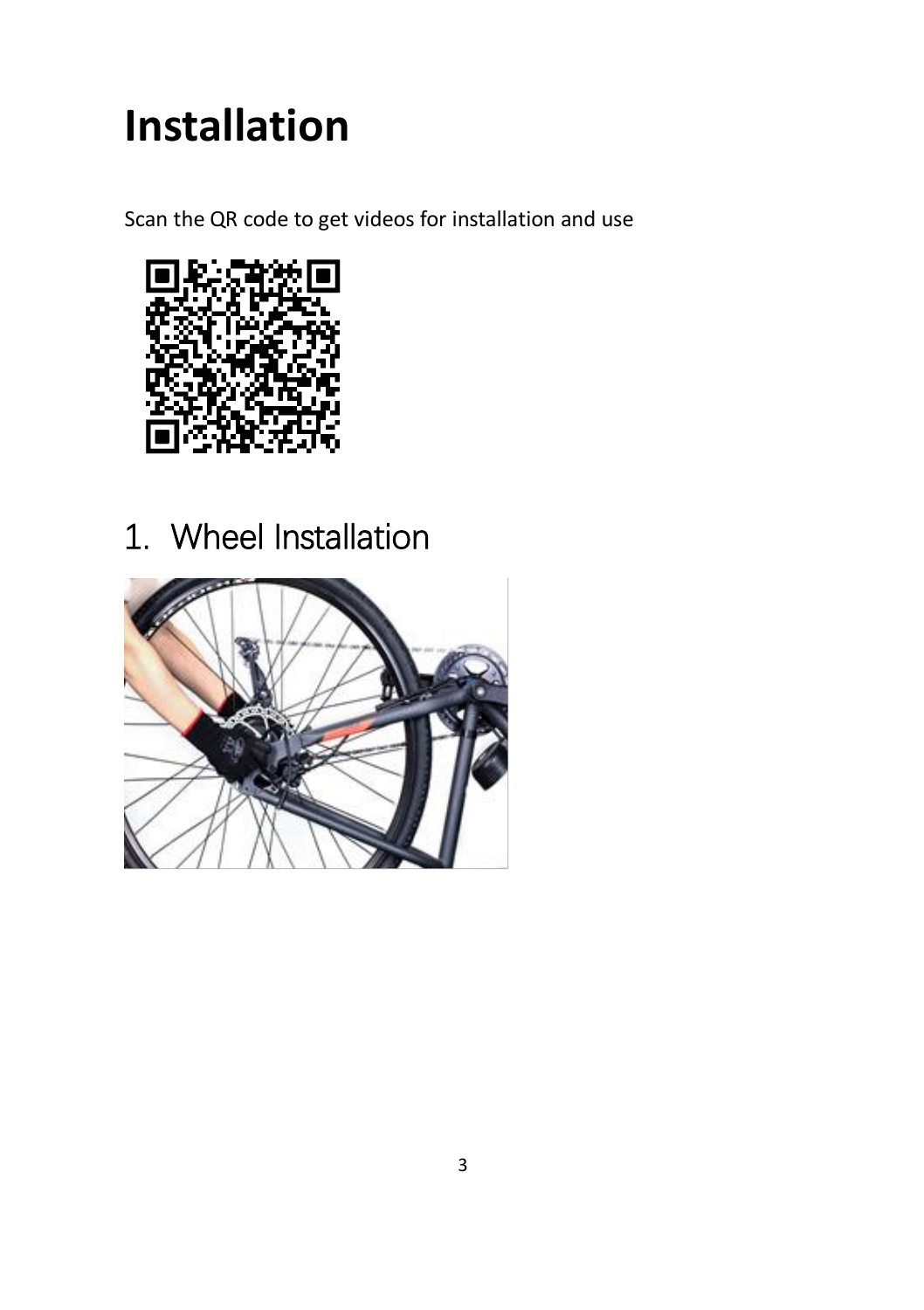

Install the motor wheel into the rear fork, and lock the nuts in the order shown in the picture

2. Controller Installation

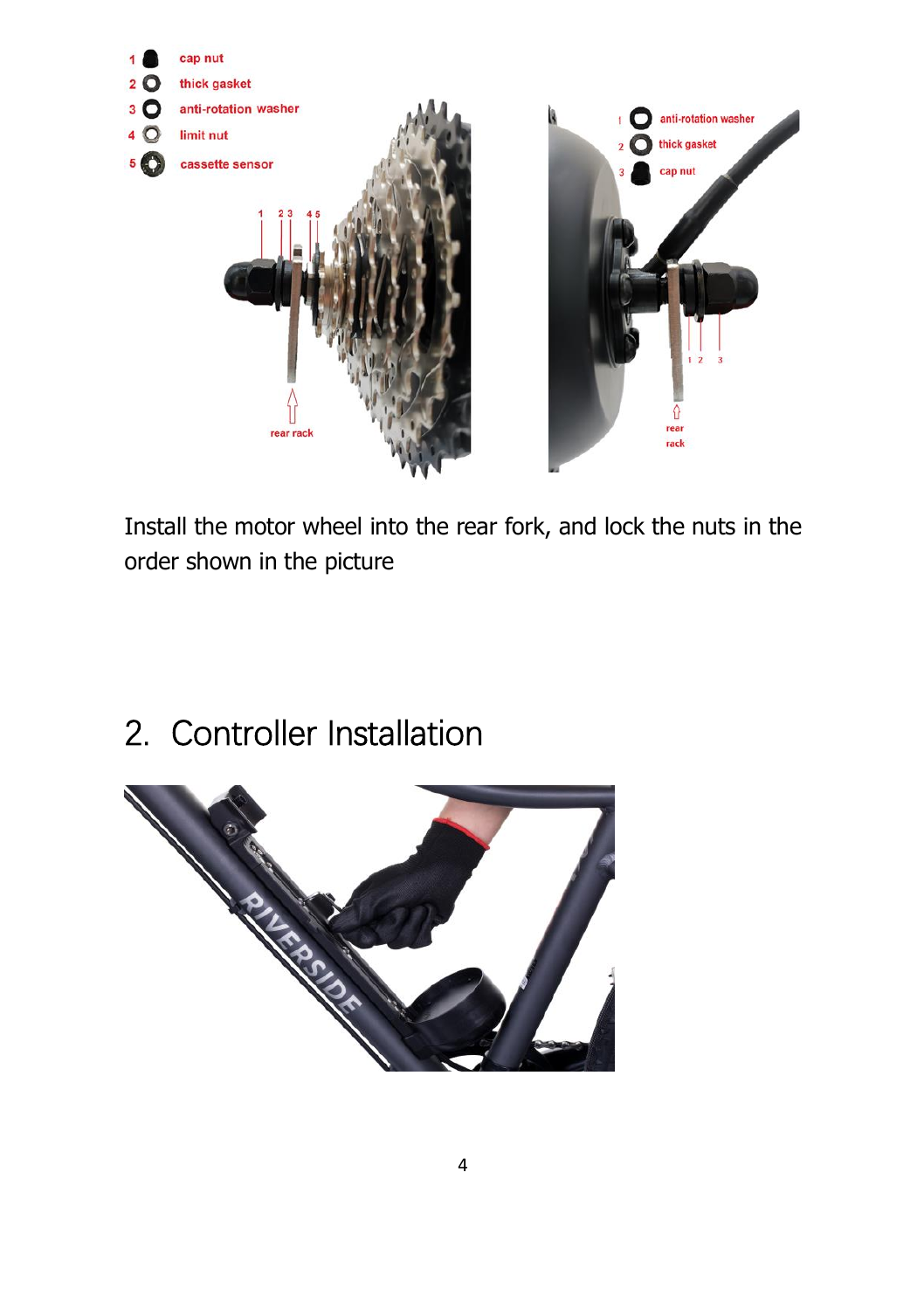### 3. Battery Installation



- Pull out waterproof plug
- Put the bottom of the battery into the bracket bottom, and insert the latch on the battery head into the lock slot
- Press the lock cylinder to lock the battery
- Fasten the PVC straps (Geeko Prime and Geeko Max)

### 4. PAS Installation (Only for front kit)

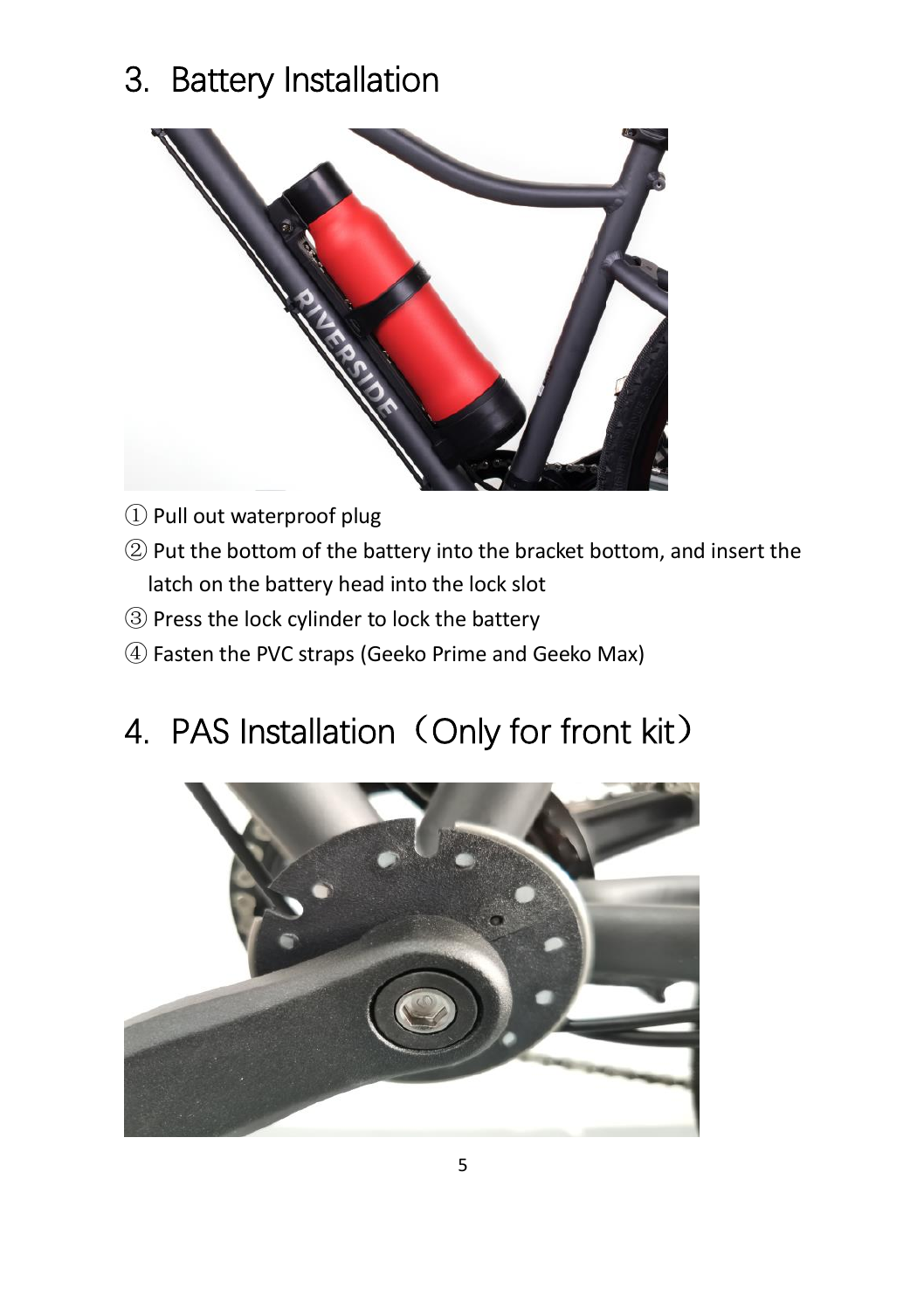#### 5. Cable Connection



Connect two wires from controller and motor. Fasten the wiring along the frame with the strap.

**Note to align the arrows on the connector and connect.** 

#### 6. Download and Install APP

Download the APP by searching for "100G" in the google market or apple store then install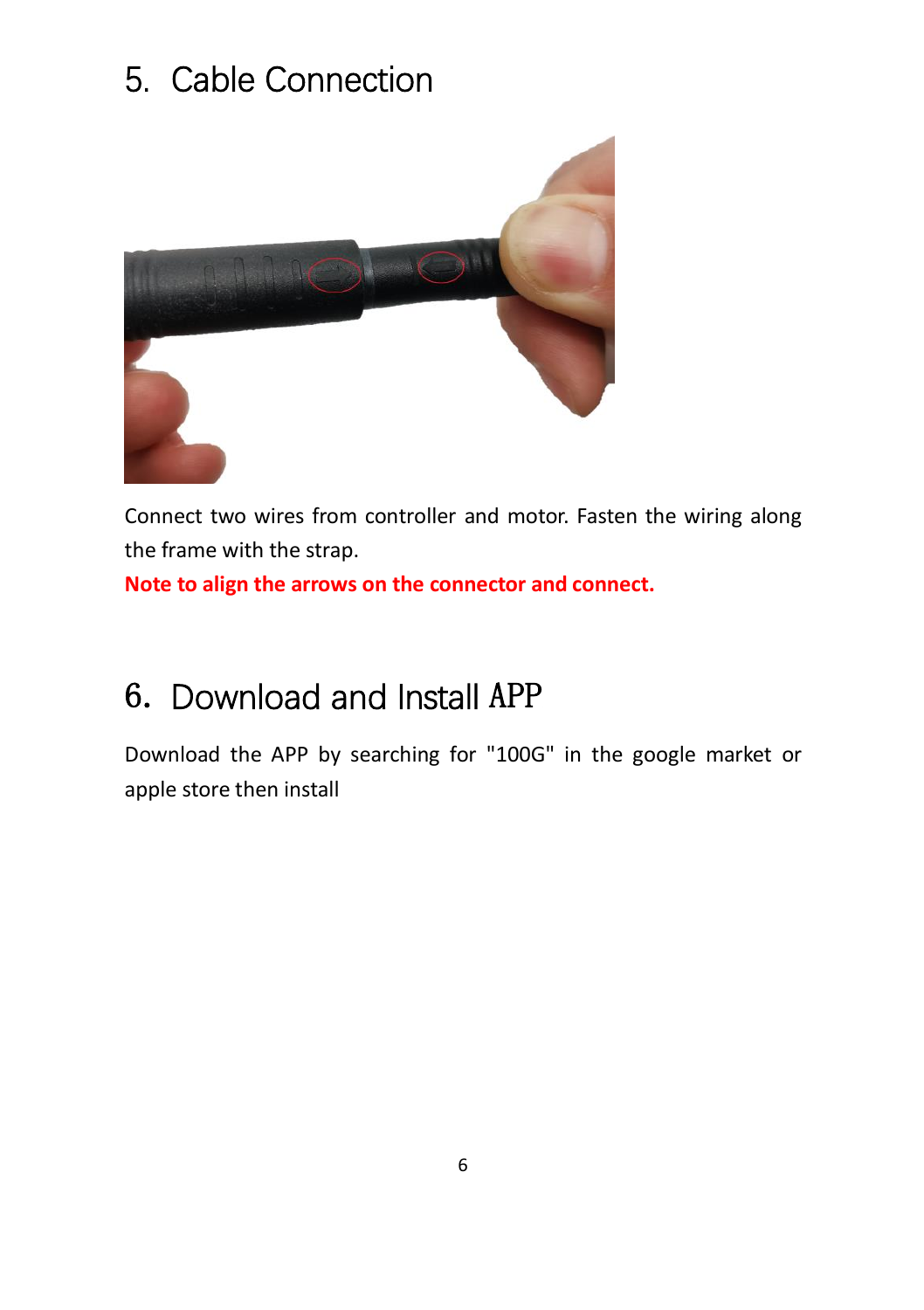



IOS

Google Play







Huawei

Xiaomi

Others

#### **Function**

**Buttons Function**



power button, power indication by default

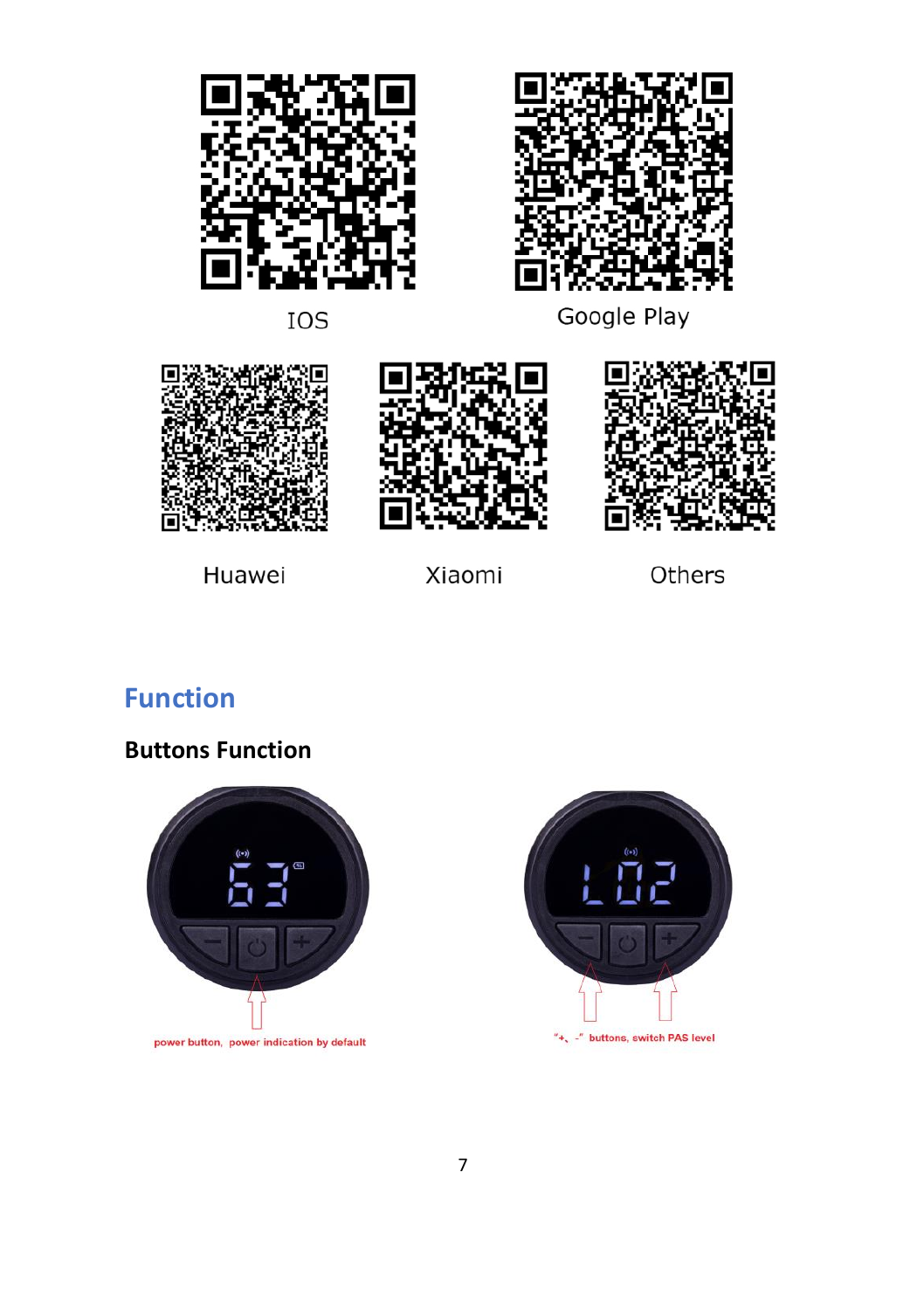#### **APP Function**



## <span id="page-8-0"></span>**Cautions**

- 1. Before charging, the arrow of DC head of the charger faced up, first plug the DC head, then the AC head
- 2. After fully charged, first unplug the AC head, then pull out the DC head
- 3. If outdoor temperature is below 0℃ the battery must be restored to above 0℃ indoors before charging
- 4. Steps for removing battery: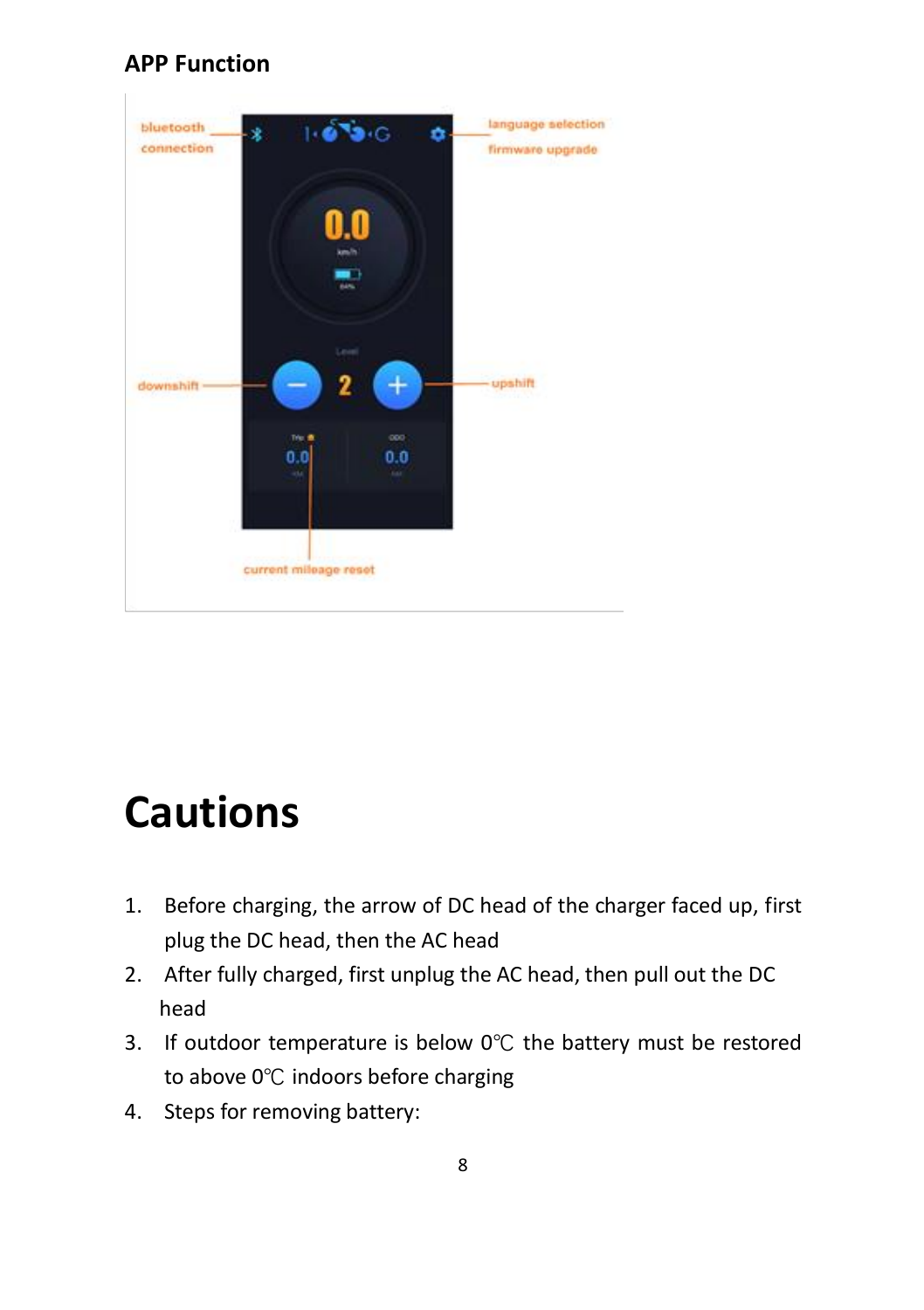- $\Box$  Untie the PVC strap (Geeko Prime and GeekoMax)
- ② Insert the key into lock cylinder, push it inward with a little force, turn it clockwise first, hear a "click", then turn it counterclockwise to pull out the key, the lock cylinder will pop out, indicating that the battery has been unlocked.
- ③ Take the battery out of the holder.
- ④ Cover the discharge port on the holder with waterproof plug.

## <span id="page-9-0"></span>**Error Code**

When the system works abnormally, error code will flash on the battery cover screen and the APP. Click error code on the APP, the corresponding fault description will be displayed.

For specific fault information, please refer to the table below.